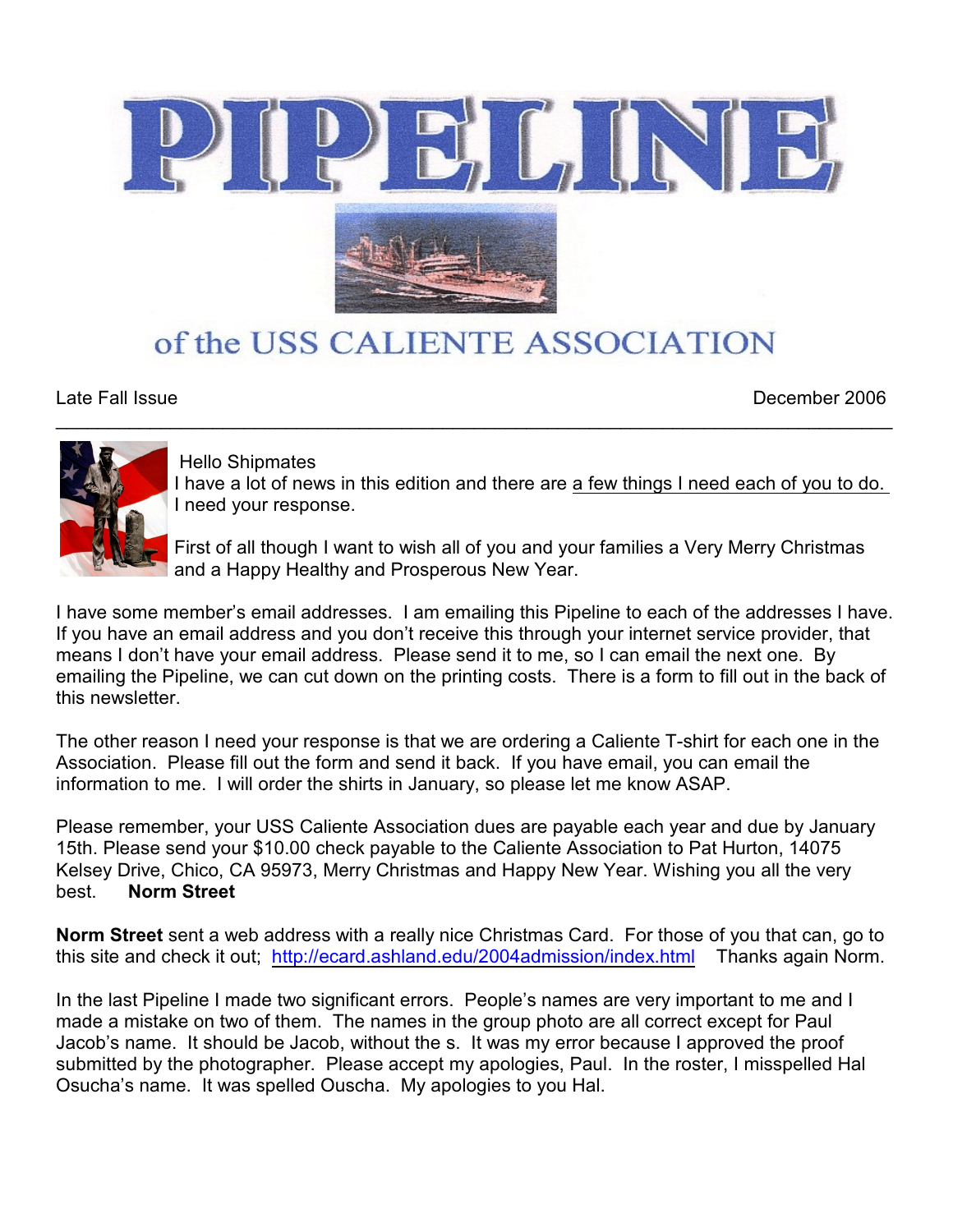I want to thank **Pat Hurton** and **Norm Street** for all their hard work and dedication. You guys are GREAT.

I received word that **Boyd Lenker** died. Boyd served on the Caliente from 1945 to 1946. Our condolences to his wife Betty.

We have more new members and returning members. **New Members**: Welcome Aboard **William Hatzell**, CS2, 1965 to 1968. He lives with his wife Brenda in Colorado Springs, CO.

**James (Jim) Locke**, Ltjg, 1971 to 1973. He lives with his wife Judith in Port Orange, FL.

**Robert C. Cooper**, SN, 1949 to 1950. He lives in Tulsa, OK.

**Dennis A. Murphy**, LT, 1972 to 1973. He lives with his wife Penny in Doylestown, PA.

**Clyde Lafferty**, GM3, 1958 to 1961. He lives in Silsbee, TX.

**Joe Guthrie**, BM3, 1963 to 1967. He lives in Water Valley, TX.

**James LaDieu**, ENC, 1968 to 1969. He lives in Clearlake, CA.

**Kenneth Gilstrap**, SN, 1954 to 1946. He lives with his wife Mildred in Bonham, TX.

**Harold Daum**, MM1, 1961 to 1965. He lives with his wife Christine in Granite City, IL.

**Morris Woodburn**,, SN, 1950 to 1952. He lives with his wife Marjorie in Kearney, AZ.

**Lynn Vanderham**, HMC, 1960 to 1962. He lives with his wife Pat in Miami, OK.

**Erich E. Stafford,** HM2, 1955 to 1956. He lives with his wife Barbara in Winchester, KY.

**Jed Stone**, BT3, 1964 to 1966. He lives with his wife Virginia in Salt Lake City, UT.

**Michael Dromboski**, MMC, 1943 to 1946 (Life Member). He lives with his wife Elizabeth in Trenton, NJ.

**Larry Holcombe**, E4 1969 to 1971. He lives with his wife Kay in Greenville, SC.

**Returning members**: Welcome Back **Ken Murphy**, EMC, 1968 to 1970. He lives with his wife Mitsuru in San Diego, CA.

**Lyle Hand**, QM3, 1955 to 1956. He lives with his wife Faye in Phoenix, AZ.

**Wailen (Red) Bennett**, FT3, 1961 to 1962. He lives with his wife Ann in Fillmore, CA.

**Robert McGowan**, MM2, 1962 to 1966. He lives with his wife Christine in Castle Rock, WA.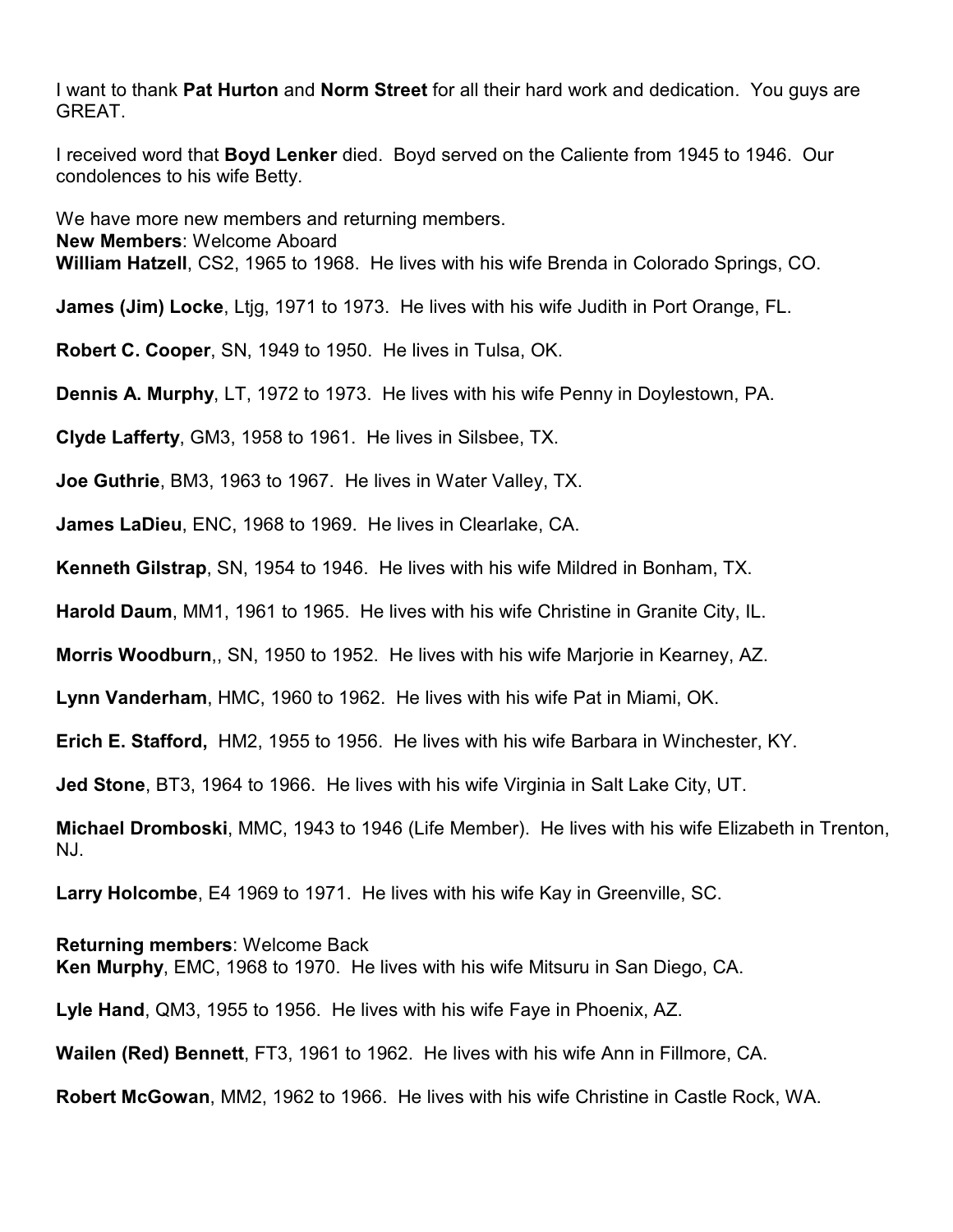We received another \$25 donation from **Cynthia Lange**. Thank you for your generous contribution.

# From **Norm Street**

I spoke with **Dale Hunt** - SM2 today and in July of this year he went to see his doctor with what he thought was some chest congestion. Long story shortened, they could not find anything wrong, but admitted him to the hospital for tests. On July 8, 2006 while he was in the hospital an artery to the heart ruptured. There was a surgical team at the hospital just finishing up another surgery and immediately opened him up for surgery and saved his life. As you know when this occurs if you are not already in the hospital you will die or be a vegetable for life. So our latest miracle man is Franklin Dale Hunt. He is doing great and has no ill effects from this.

We have two web pages now. The original one put together by Norm Street at: [www.usscalienteao-](http://www.usscalienteao-53.com)[53.com](http://www.usscalienteao-53.com) And the new one put together by me at: [www.usscaliente-ao53.com](http://www.usscaliente-ao53.com) . For those of you that can, please check them out to make sure the information is listed correctly. and give me some feedback. I would certainly appreciate it. I will be updating the new web page periodically, so check it out occasionally.

\_\_\_\_\_\_\_\_\_\_\_\_\_\_\_\_\_\_\_\_\_\_\_\_\_\_\_\_\_\_\_\_\_\_\_\_\_\_\_\_\_\_\_\_\_\_\_\_\_\_\_\_\_\_\_\_\_\_\_\_\_\_\_\_\_\_\_\_\_\_\_\_\_\_\_\_\_\_\_\_

## Reunion<News:>

I had hoped to take a trip to Charleston, SC and scope out our next reunion. I have not been able to do that, but my friend Rusty Pickett is doing a great job of making the necessary arrangements. I hope to go in late February or early March and get a first hand look before I write the March Pipeline.

Rusty is a retired Navy Captain and a Master Cruise Counselor. He is the guy that arranged the Alaska cruise after the Seattle reunion. Rusty has started a web page for our reunion. For those that have internet access, go to<http://www.shellbackcruises.com/caliente.htm> . The page is being updated as the reunion arrangements are being made. There will be a sign-up sheet in the March Pipeline for those that don't have a computer.

I explained to Rusty that we wanted our reunion as close to downtown Charleston as possible. He asked if we were ready to pay \$200 to \$300 per night for a room. To make a long story short, our reunion will be at the Holiday Inn, Mt. Pleasant, SC. This is across the river from Charleston. This hotel hosts many military reunions every year and they have a good reputation. The reunion will start on Thursday, October 18 and end on Sunday October 21, 2007. The room rate is \$84.00 for Thursday and \$114.00 for Friday and Saturday. There will be an optional Dinner Cruise on Thursday evening, a bus tour of Charleston on Friday morning, a BBQ Friday evening and the usual Banquet on Saturday evening. Arrangements and costs are still being worked out. All the final details will be published in the March Pipeline. For those of you that can attend, start making your plans now. All arrangements including the hotel are to be made through Rusty Pickett. More info in March.

There are a lot of things to do in Charleston. Other tours are being considered. The Holiday Inn is a short distance from Patriots Point, a large Naval and Maritime Museum. The aircraft carrier,USS Yorktown, the destroyer USS Laffey and the submarine USS Clamagore are some of the vessels at the museum. Stay tuned for further information.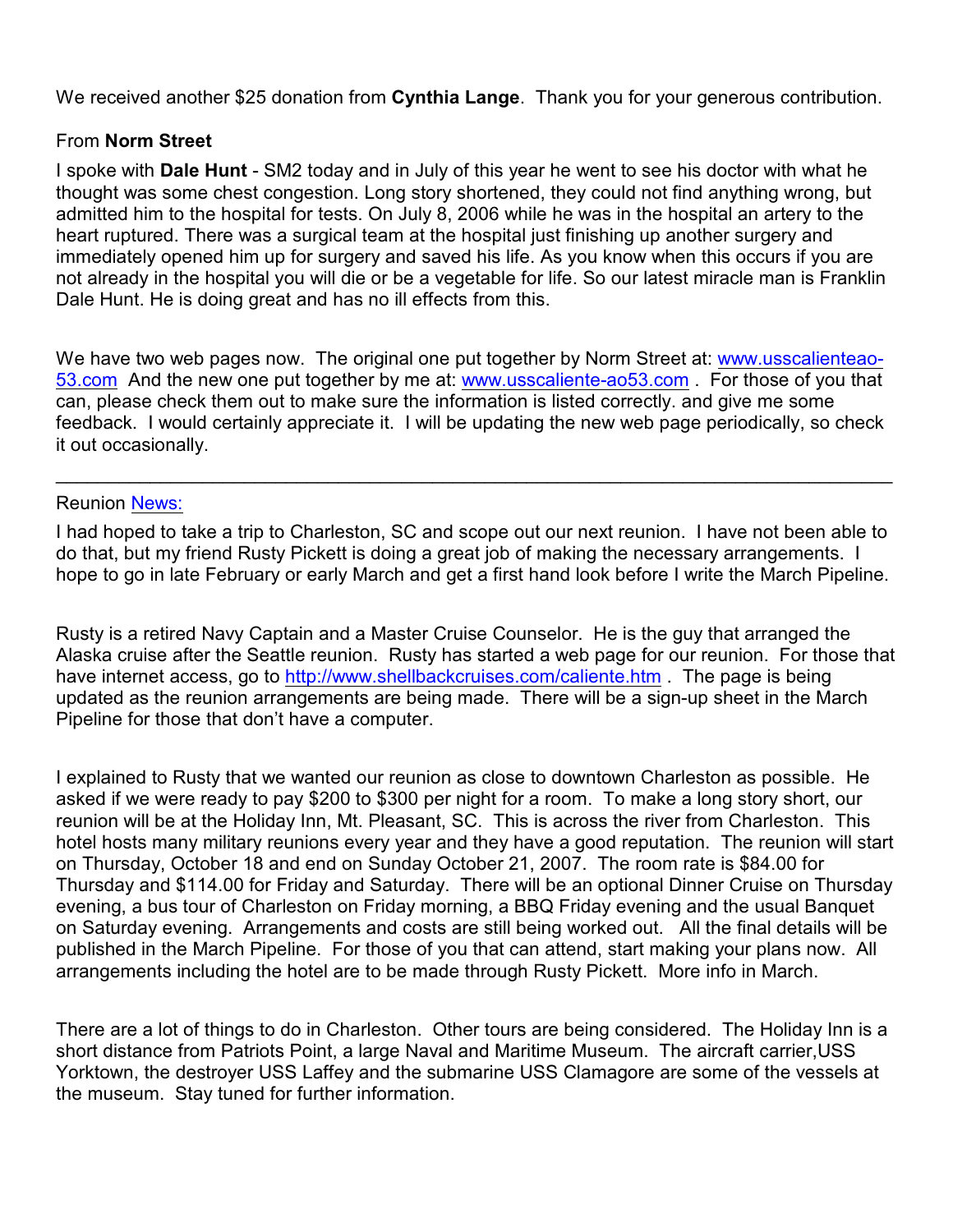The following was sent to me by Captain Bob Jackson

(The diary of an attractive young lady):

## DEAR DIARY . DAY ONE

I am all packed and ready to get on the cruise ship. I've packed all my pretty dresses and make-up. I'm really excited.

## DEAR DIARY . DAY TWO

We spent the entire day at sea. It was beautiful and we saw some whales and dolphins. What a wonderful vacation this has started to be. I met the Captain today and he seems like a very nice man.

## DEAR DIARY . DAY THREE

I spent some time in the pool today. I also did some shuffle boarding and hit some golf balls off the deck. The Captain invited me to join him at his table for dinner. I felt honored and we had a wonderful time. He is a very attractive and attentive gentleman.

#### DEAR DIARY . DAY FOUR

Went to the ship's casino . did OK ... won about \$80. The Captain invited me to have dinner with him in his state room. We had a luxurious meal complete with caviar and champagne. He asked me to stay the night but I declined. I told him there was no way I could be unfaithful to my husband.

#### DEAR DIARY .. DAY FIVE

Went back to the pool today and got a little sunburned. I decided to go to the piano bar and spend the rest of the day inside. The Captain saw me and bought me a couple of drinks. He really is a charming gentleman. He again asked me to visit him for the night and again I declined. He told me that if I didn't let him have his way with me he would sink the ship. I was appalled.

\_\_\_\_\_\_\_\_\_\_\_\_\_\_\_\_\_\_\_\_\_\_\_\_\_\_\_\_\_\_\_\_\_\_\_\_\_\_\_\_\_\_\_\_\_\_\_\_\_\_\_\_\_\_\_\_\_\_\_\_\_\_\_\_\_\_\_\_\_\_\_\_\_\_\_\_\_\_\_\_

## DEAR DIARY . DAY SIX

I saved 1600 lives today... Twice.

Please fill out this form and mail it to:

Bob Howard

2674 Buena Vista Ave.

Walnut Creek, CA 94597-2547

Name:\_\_\_\_\_\_\_\_\_\_\_\_\_\_\_\_\_\_\_\_\_\_

T-shirt size:\_\_\_\_\_\_\_\_\_\_\_\_\_\_\_\_\_\_\_\_\_\_\_

Or e-mail it to: [rhoward328@aol.com](mailto:rhoward328@aol.com)

If you prefer, you can call me at 925-939-3662 and give me the information or leave a message.